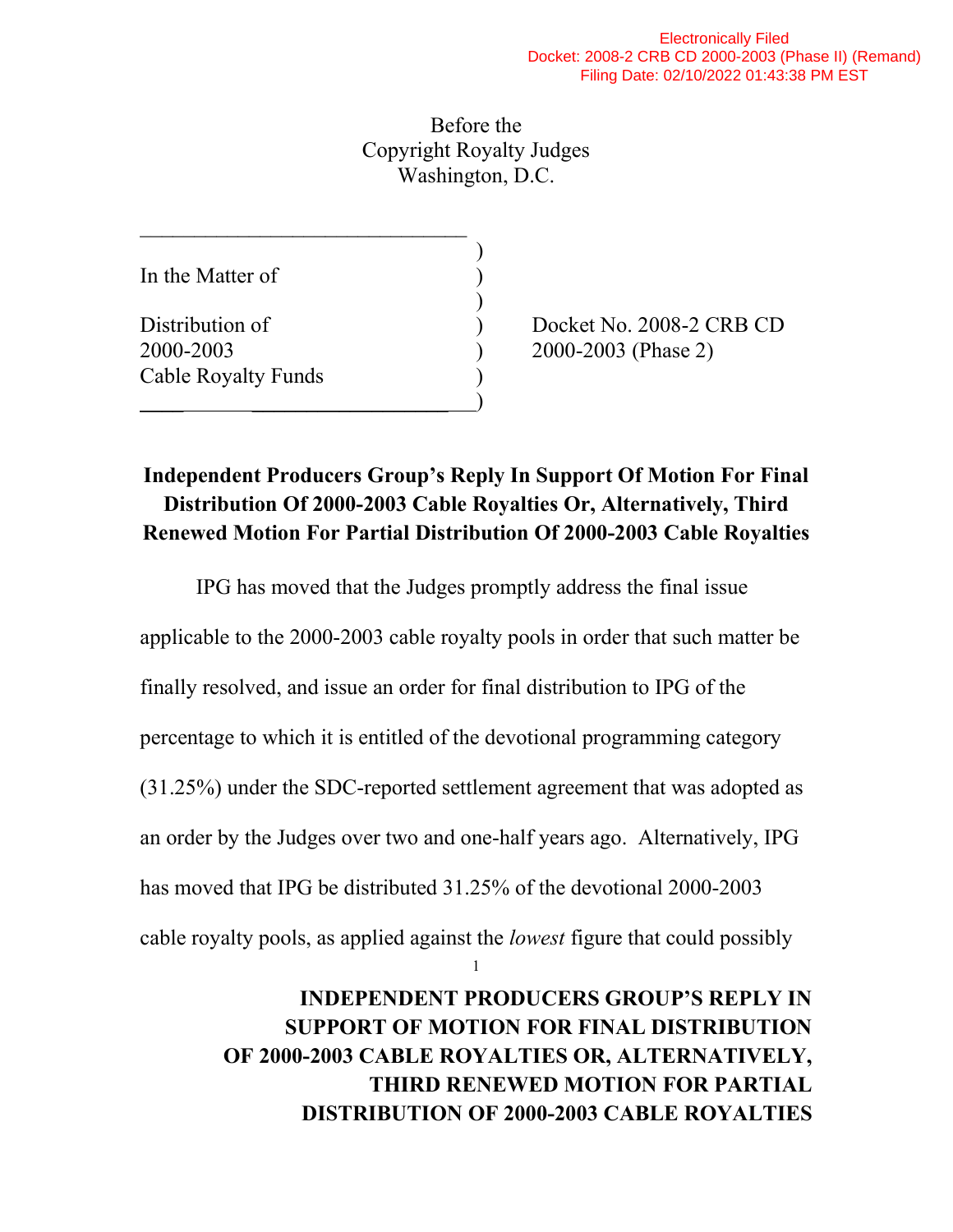be accorded to the devotional 2000-2003 cable royalty pools following resolution of the final issue before the Judges. In effect, IPG has moved that it immediately receive the lowest dollar figure that IPG could be entitled, by means of *any* calculation.

No "reasonable objection" to IPG's motion has been made. In response to IPG's motion, the only opposition the SDC can muster is to refer the Judges to the SDC's opposition to different IPG motions from three years ago and six months ago, respectively. As a matter of procedure, the pleadings to which the SDC refer the Judges should not be considered. Nevertheless, even if considered, the substance of the pleadings should be rejected. In such pleadings, the SDC advocate denying IPG *any* of the royalties to which IPG is entitled, advocating that the Judges disregard the settlement agreement entered into between IPG and the SDC, and disregard the Judges' order distributing 2000-2003 devotional royalties to IPG. The SDC's encouragement that the Judges disregard the terms of the IPG/SDC settlement agreement and the Judges' distribution order is based on nothing more than the SDC's fabricated claim of IPG's "unwillingness or inability to

2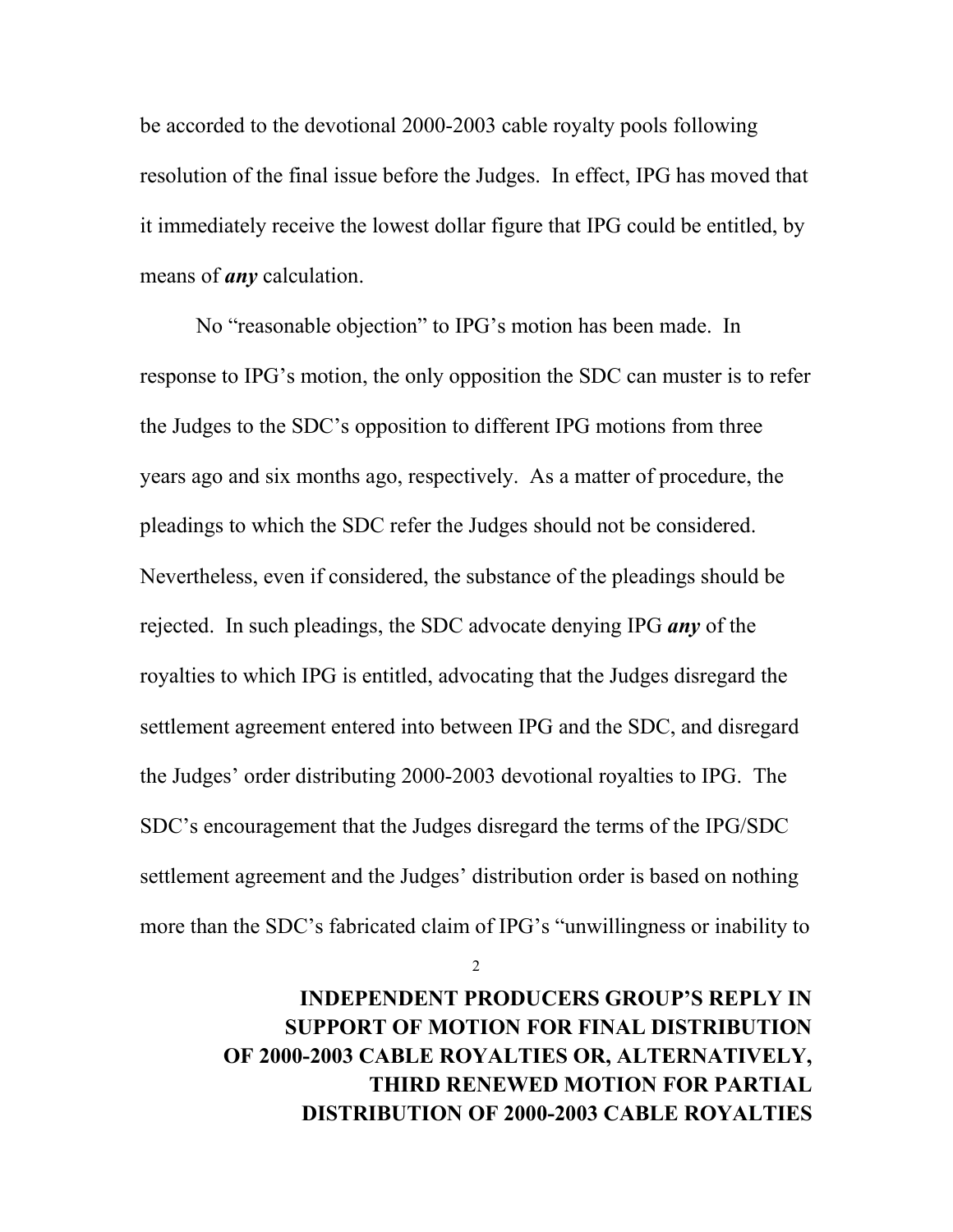disgorge funds" and the SDC's fabricated "concerns about IPG's continued solvency".

As the SDC's prior briefing reveals, the SDC's patchwork of conclusory accusations, even if accurate, would not support the conclusions that the SDC advocate. The accusations do not support a determination that IPG is unwilling or unable to disgorge overdistributed funds, $<sup>1</sup>$  $<sup>1</sup>$  $<sup>1</sup>$  do not raise</sup> issue with IPG's solvency, and in any event could not warrant the Judges' refusal to distribute to IPG the royalty percentages to which the SDC previously stipulated and the Judges previously ordered. Attempting to make as little effort as possible while rotely posting an opposition to any IPG motion, the SDC did not even bother to consider that its prior pleadings rely on several since-rejected SDC positions, and rely on the SDC's mischaracterization of facts and conclusions from now-resolved legal proceedings (e.g., *WSG v. Worldwide Pants, Inc*.; *WSG v. FIFA*). Adopting

3

<span id="page-2-0"></span><sup>&</sup>lt;sup>1</sup> Moreover, the question is logically begged how IPG could even possibly be required to disgorge "overdistributed" funds if IPG is only distributed the *minimum* funds that IPG will be entitled by any means of calculation once the final outstanding issue is resolved.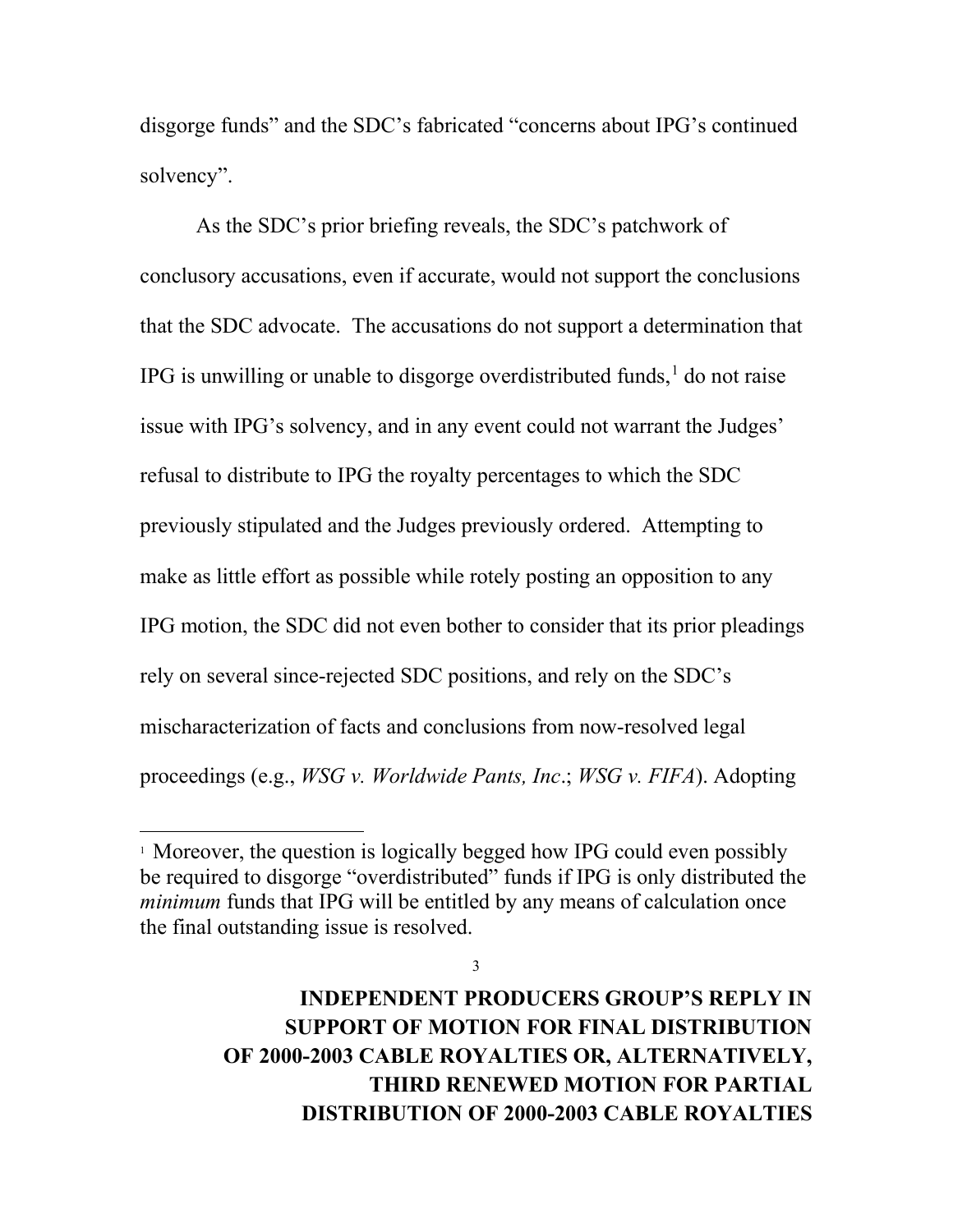the SDC's opposition would be tantamount to implementing the SDC's advocated breach of contract, but with no consequence to the party advocating the breach, only consequence to the CRB.

Finally, in its prior briefing the SDC argue that if insufficient funds are available for a full and final distribution of 2000-2003 cable royalty funds, then IPG should receive a distribution no greater than its *pro rata*  share of available amounts pending recoupment from any other parties. Because the SDC failed to explicate further, the statement suggests that IPG would receive only 31.25% of the available amounts, irrespective of the fact that the SDC was advanced significant funds in 2002, and then again in 2007. Common sense would dictate that IPG be advanced 100% of the devotional category funds until it has reached 31.25% of all distributed devotional category funds, then 31.25% thereafter.

4 As the Judges are keenly aware, IPG and its clients have waited an interminable amount of time to receive royalties that have been held by the Copyright Office for two decades. The royalties that remain yet-to-bedistributed are older than any other matter before the CRB by over a decade.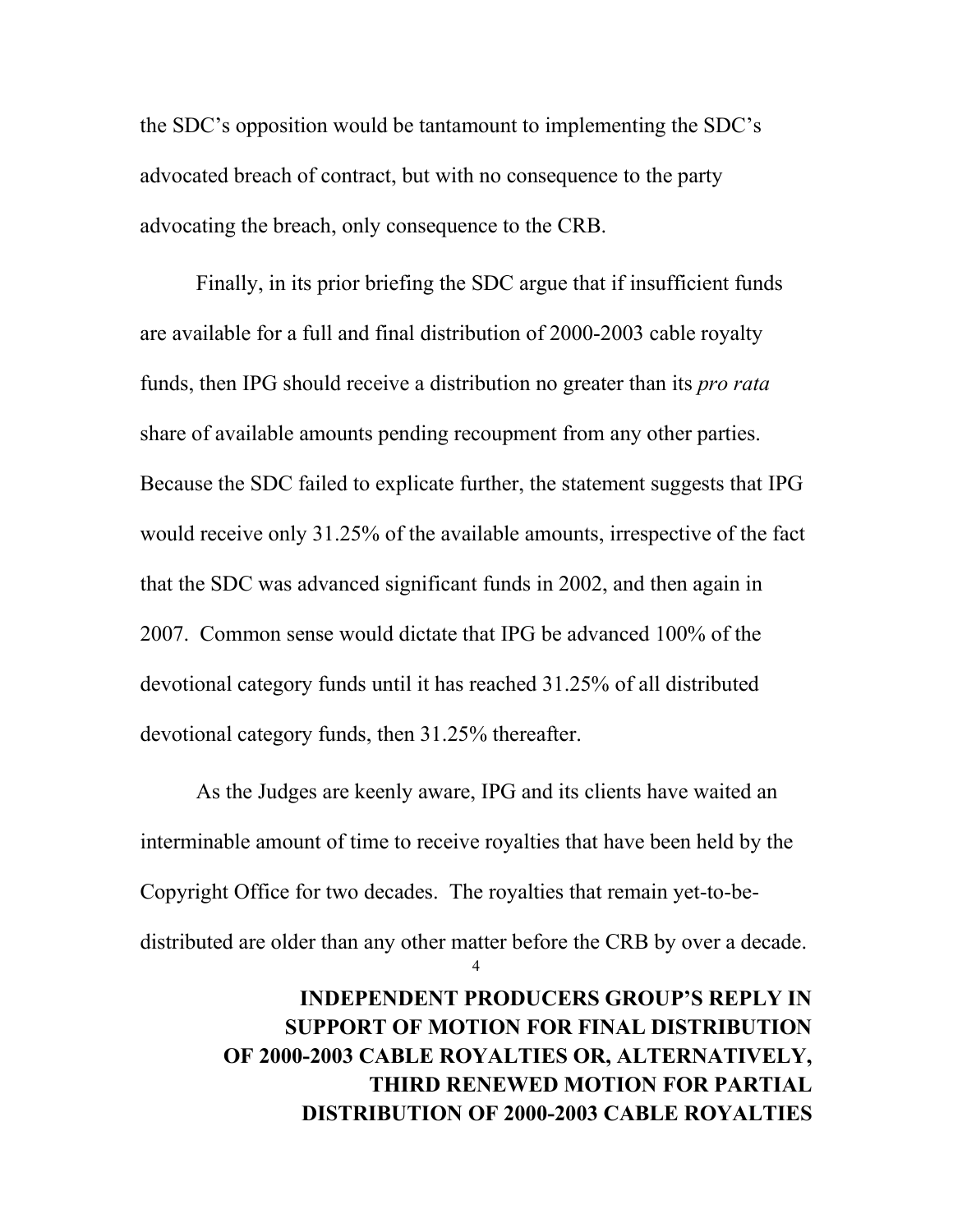No reasonable basis exists for failing to make final distribution of 2000-2003

cable royalties the issue of first priority for the Judges.

The Judges should rule in IPG's favor, without further delay.

Respectfully submitted,

Dated: February 10, 2022  $\sqrt{s}$ 

Brian D. Boydston, Esq. California State Bar No. 155614

PICK & BOYDSTON, LLP 732 West 9th Street, Suite 103 San Pedro, California 90731 (310) 987-2414 Email: brianb@ix.netcom.com

Attorneys for Independent Producers Group

5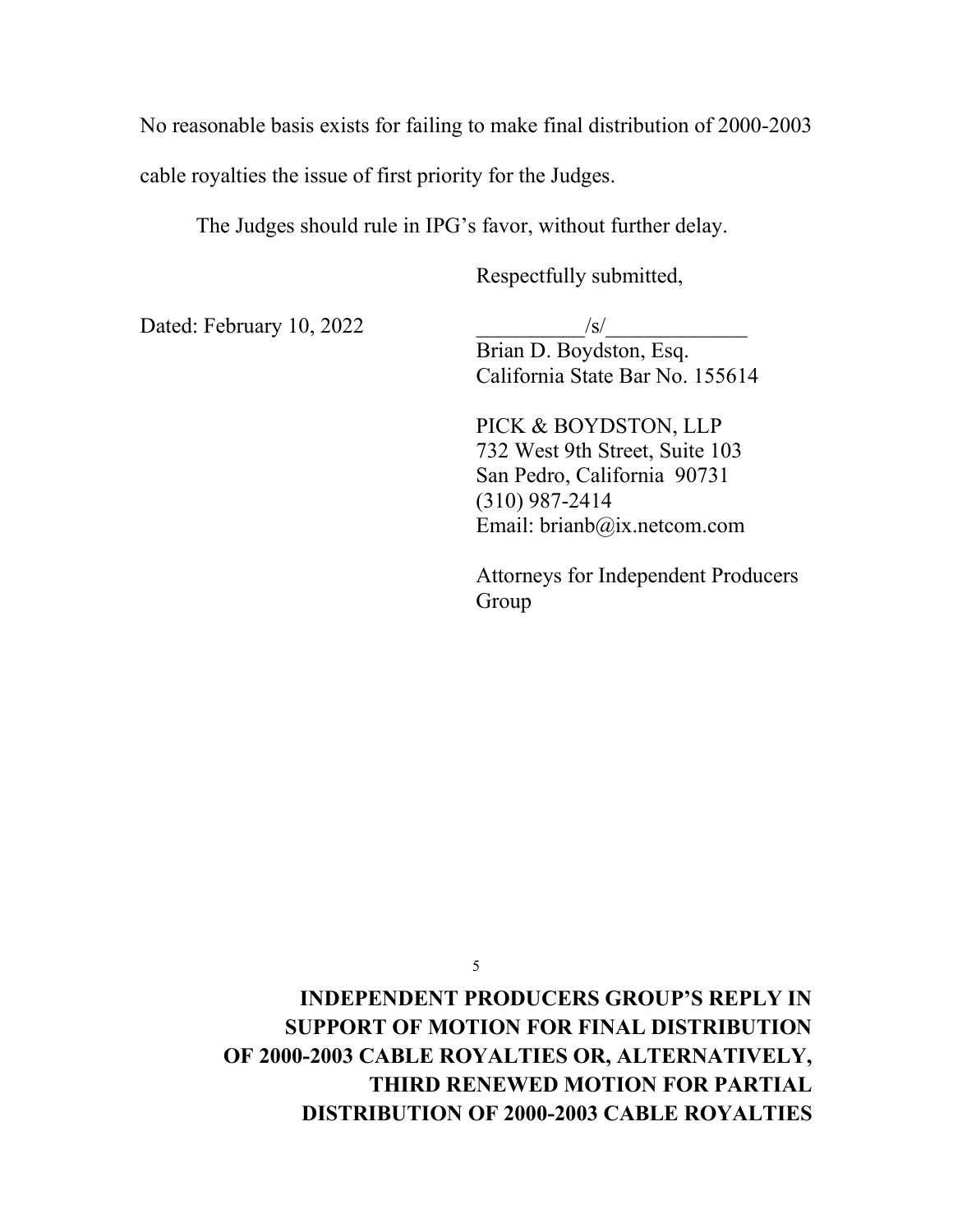## **CERTIFICATE OF SERVICE**

I certify that on February 10, 2022, I caused a copy of the foregoing pleading to be served on all parties registered to receive notice by eCRB by filing through the eCRB filing system.

 $\sqrt{s}/$ 

Brian D. Boydston, Esq.

6